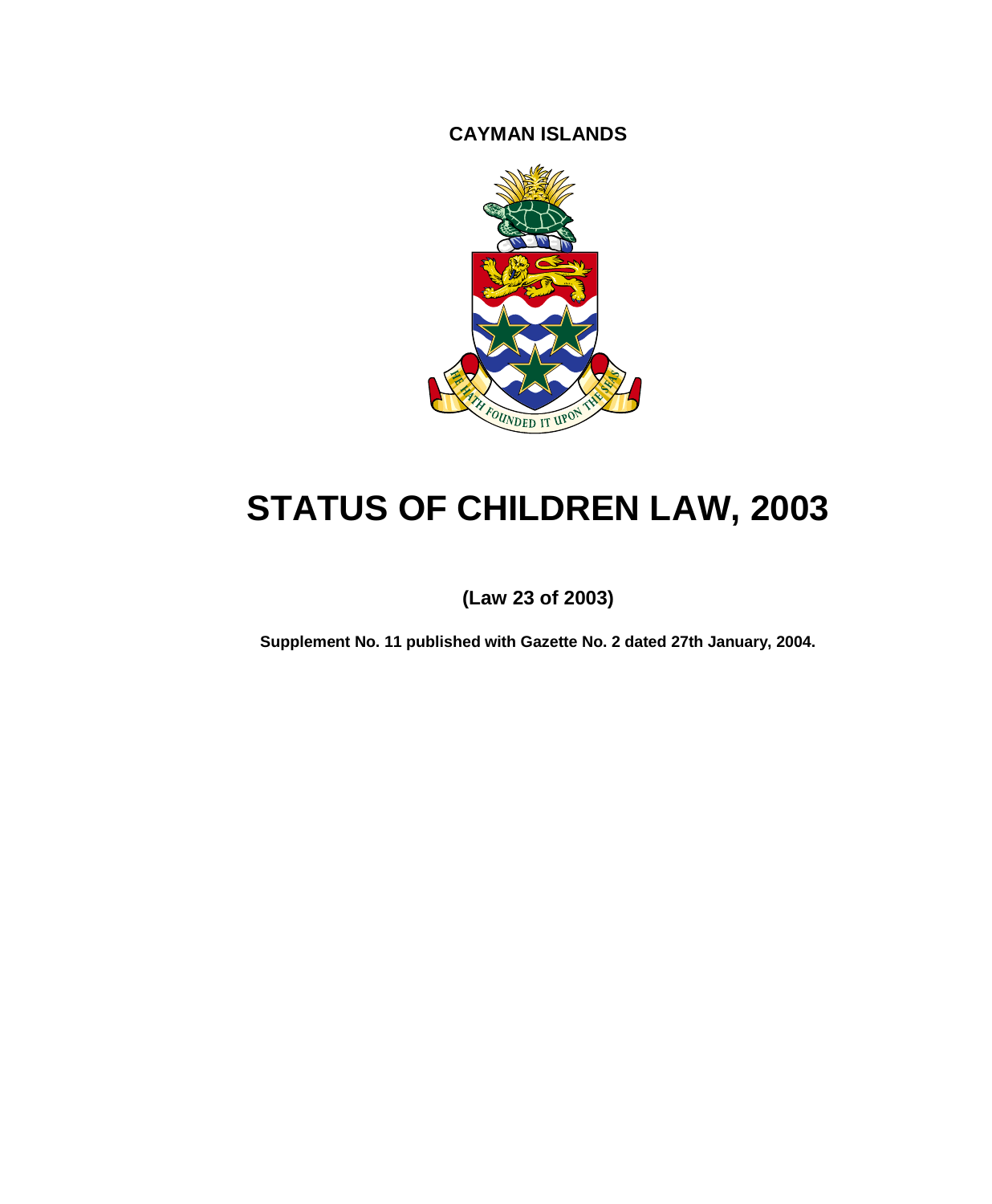**Commenced**: 1st of June, 2004

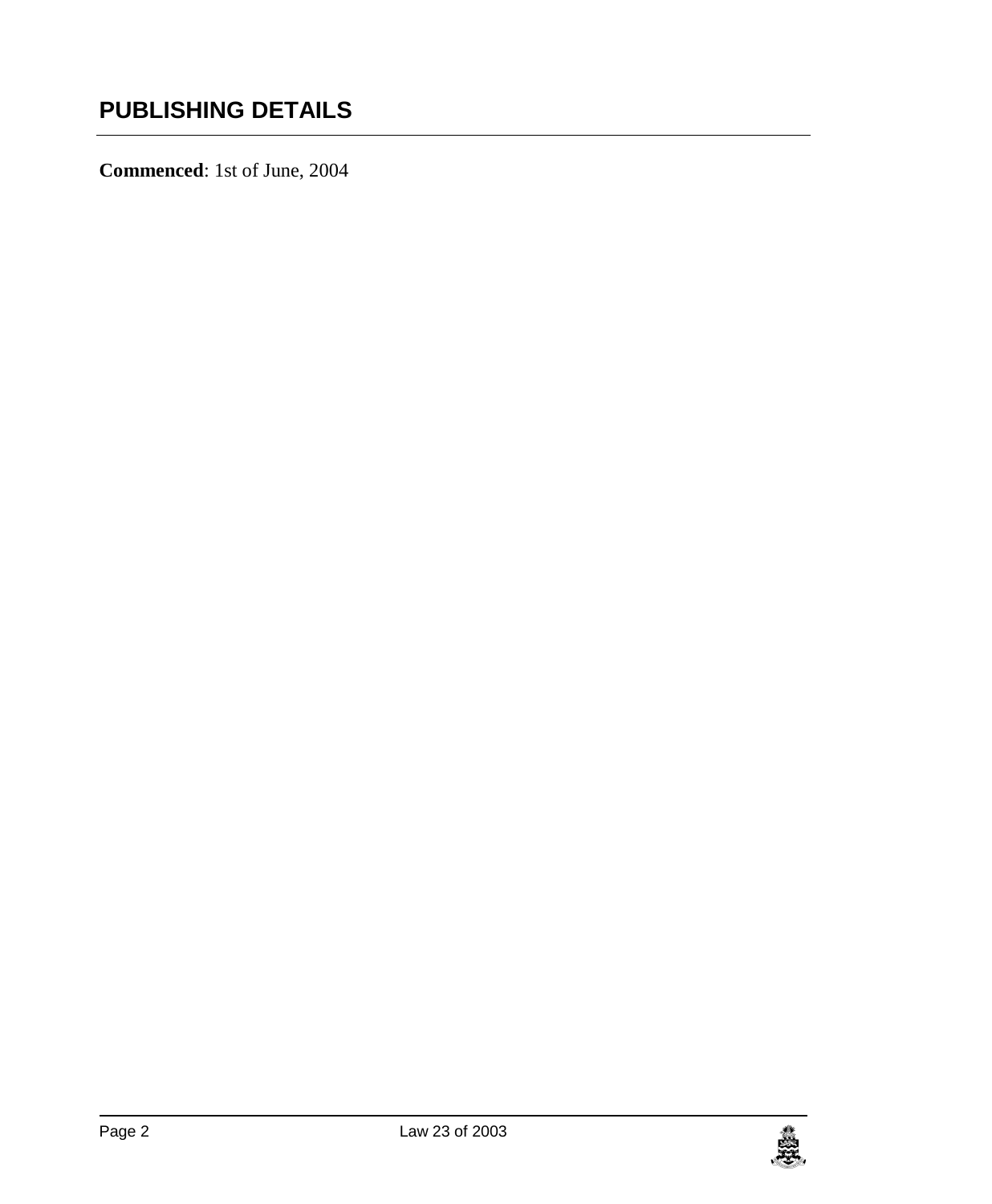# **CAYMAN ISLANDS**



# **STATUS OF CHILDREN LAW, 2003**

**(Law 23 of 2003)**

# **Arrangement of Sections**

Section Page **Page 2012** 

#### **PART I - [PRELIMINARY](#page-4-0)**

| Z. |  |
|----|--|

## **PART II - [EQUAL STATUS OF CHILDREN](#page-5-0)**

# **PART III - [ESTABLISHMENT OF PATERNITY](#page-6-1)**

| 7.  |  |
|-----|--|
| 8.  |  |
| 9.  |  |
| 10. |  |
| 11. |  |
| 12. |  |
| 13. |  |
| 14. |  |
| 15. |  |
| 16. |  |
|     |  |

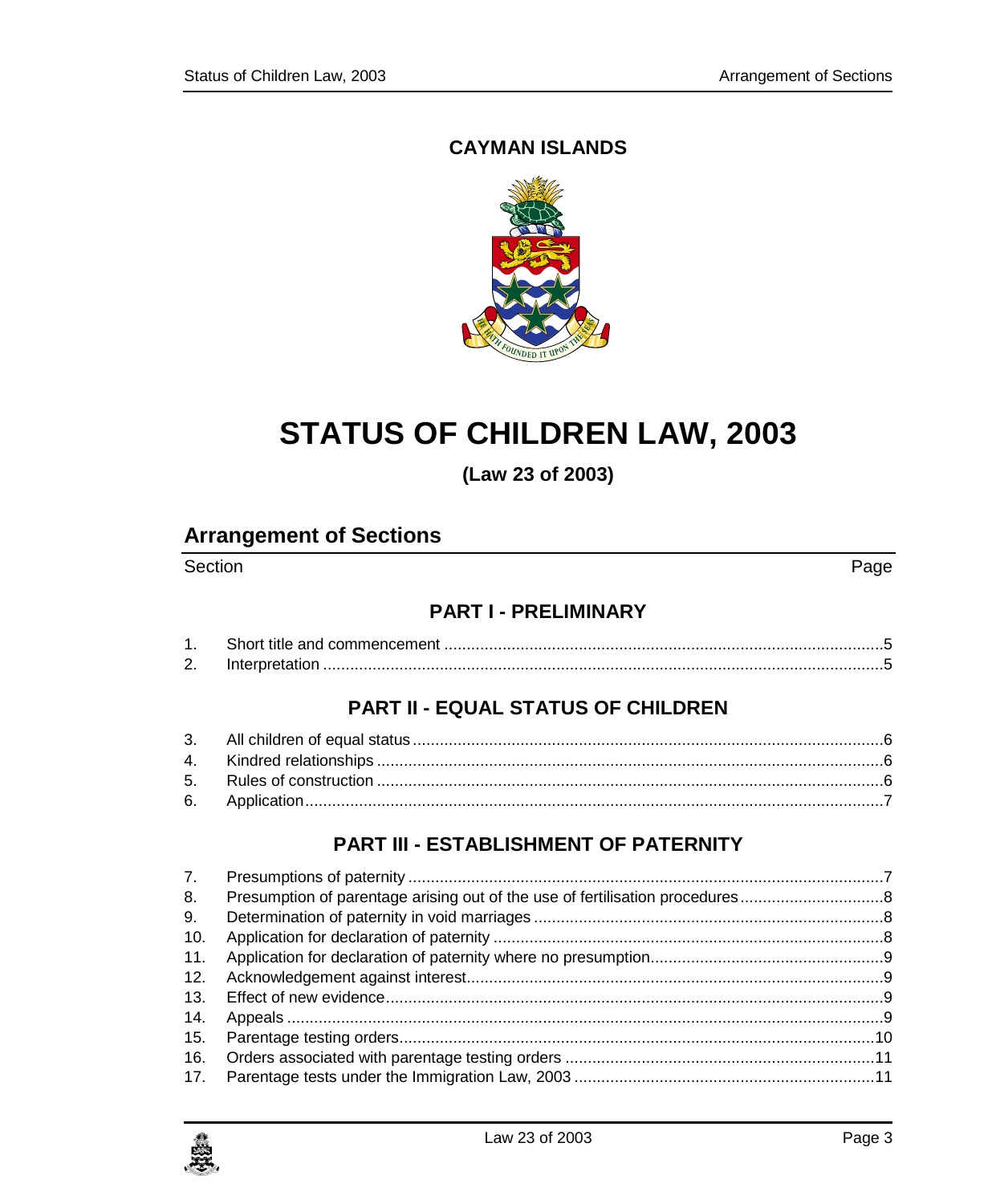# **PART IV - [TRANSITIONAL PROVISIONS](#page-11-1)**

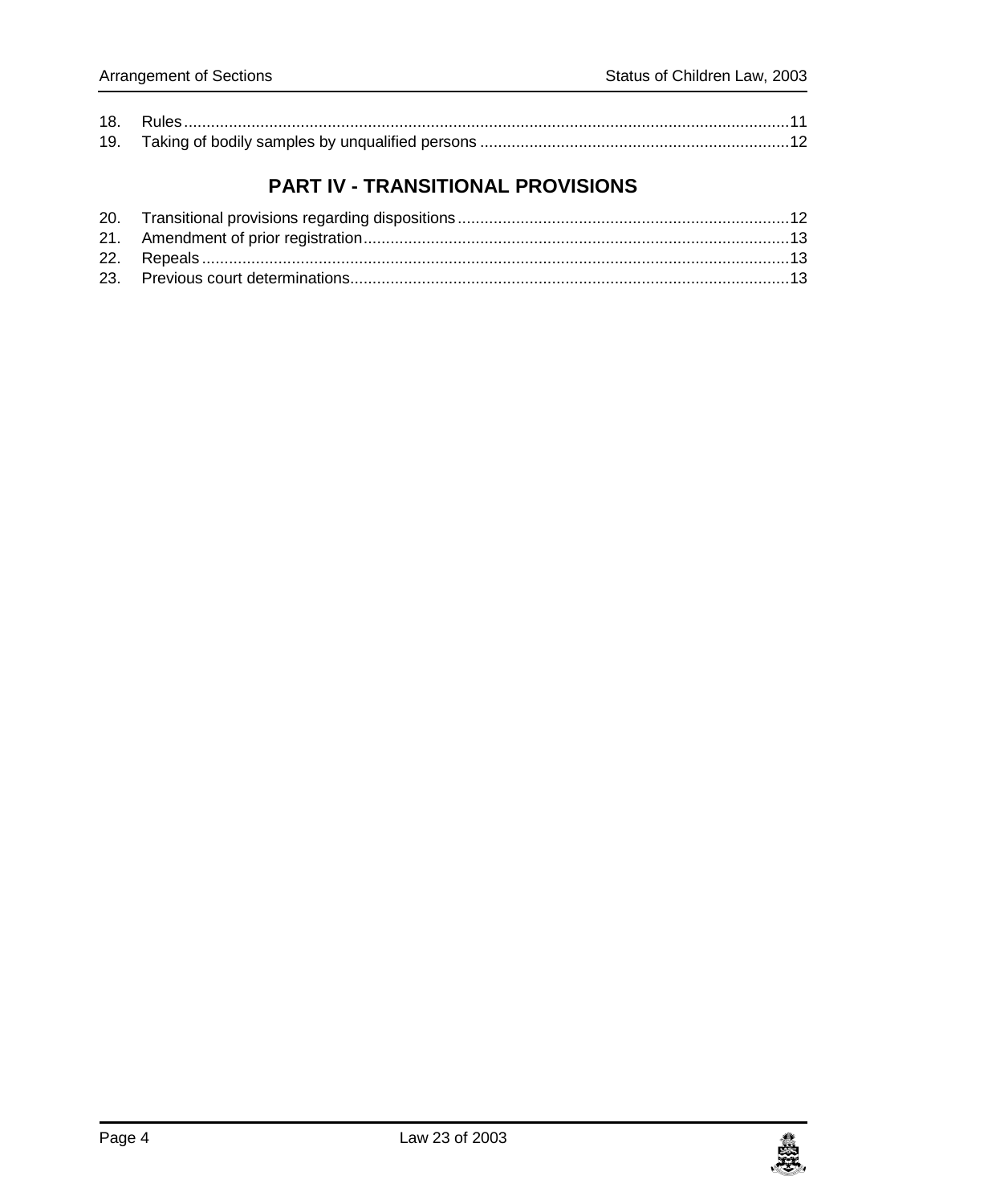# **CAYMAN ISLANDS**



# **STATUS OF CHILDREN LAW, 2003**

**(Law 23 of 2003)**

#### **A LAW TO REFORM THE LAW RELATING TO CHILDREN BY PROVIDING FOR THEIR EQUAL STATUS; AND FOR INCIDENTAL AND CONNECTED PURPOSES**

ENACTED by the Legislature of the Cayman Islands.

# **PART I - PRELIMINARY**

#### <span id="page-4-1"></span><span id="page-4-0"></span>**1. Short title and commencement**

- **1**. (1) This Law may be cited as the *Status of Children Law, 2003*.
	- (2) This Law shall come into force on such date as may be appointed by order made by the Governor in Cabinet.

#### <span id="page-4-2"></span>**2. Interpretation**

**2**. In this Law, unless the context otherwise requires —

"**bodily sample**" includes any one or more of the following —

- (a) a blood sample;
- (b) a tissue sample;
- (c) a sperm sample; or
- (d) any other sample of material obtained from a human body;

"**court**" means the Grand Court;

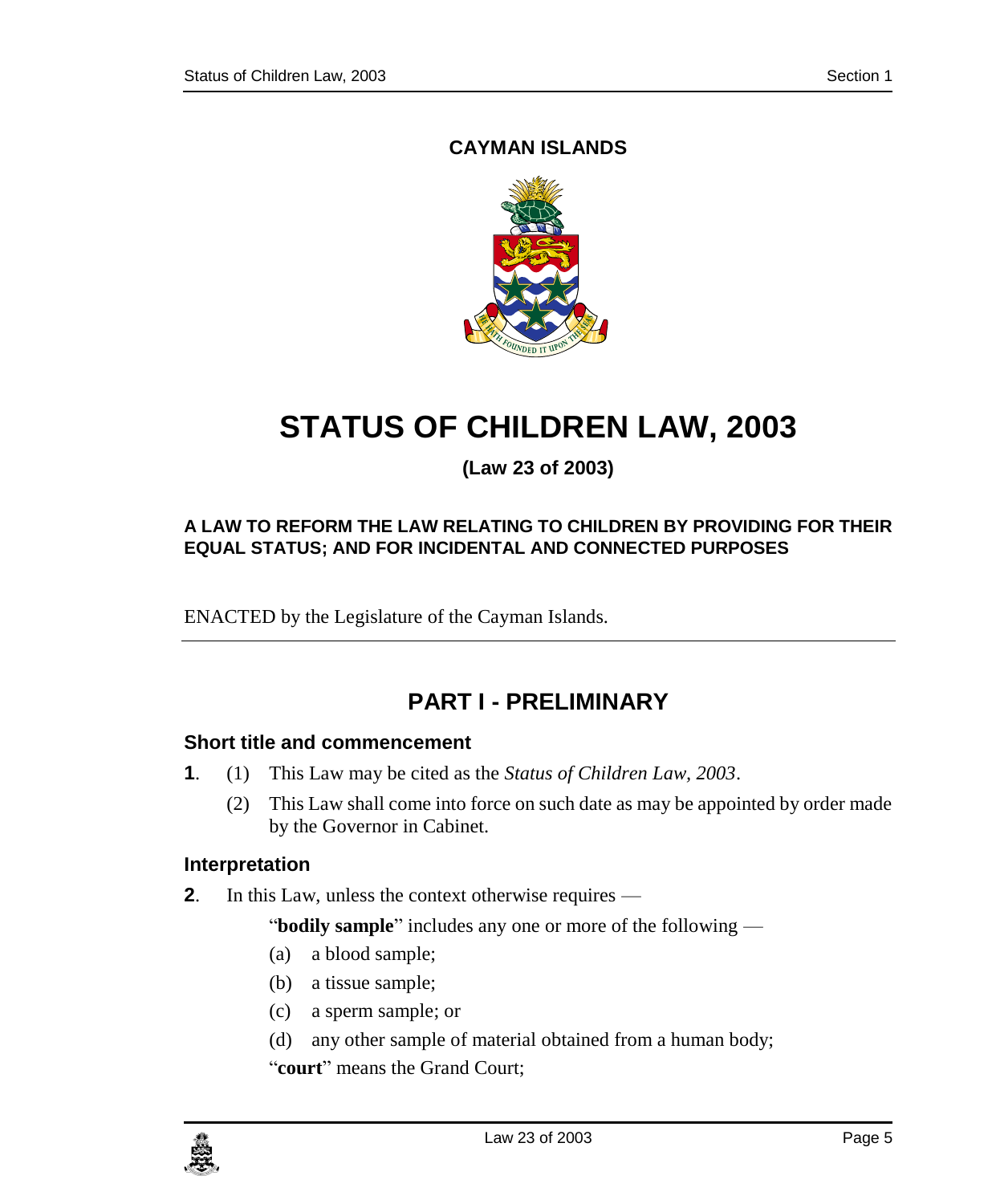"**parent**" in relation to a father or mother, as the circumstances require, includes an adoptive father or mother;

"**parentage testing order**" means an order made under section 15;

"**parentage testing procedure**" means a medical procedure prescribed, or included in a class of medical procedures prescribed, by regulations for the purposes of this Law;

"**Registrar-General**" means the holder of the office established by section 4 of the *Births and Deaths Registration Law* (*1996 Revision*); and

"**registered medical practitioner**" means a medical doctor or nurse registered under the *Health Practice Law, 2002*.

# **PART II - EQUAL STATUS OF CHILDREN**

#### <span id="page-5-1"></span><span id="page-5-0"></span>**3. All children of equal status**

- **3**. (1) Subject to subsection (2) for all of the purposes of the Laws of the Islands a person is the child of his natural parents and his status as their child is independent of whether he is born inside or outside of marriage and all other relationships shall be determined accordingly.
	- (2) Where an adoption order has been made under the *Adoption of Children Law* (*1996 Revision*) or the law of any other jurisdiction the child is in law the child of the adopting parents as is they were his natural parents.
	- (3) The rule of construction whereby in any instrument words of relationship signify only legitimate relationship in the absence of a contrary expression of intention is hereby abolished.

#### <span id="page-5-2"></span>**4. Kindred relationships**

**4**. The parent and child relationship as determined in accordance with section 3 shall for all purposes be followed in the determination of other kindred relationships flowing therefrom.

#### <span id="page-5-3"></span>**5. Rules of construction**

**5**. Unless a contrary intention appears, any reference in an enactment or instrument to a person or class of persons described in terms of relationships by blood or marriage to another person shall be construed to refer to or include a person who comes within the description by reason of the relationship of parent and child as determined in accordance with section 3 and 4.

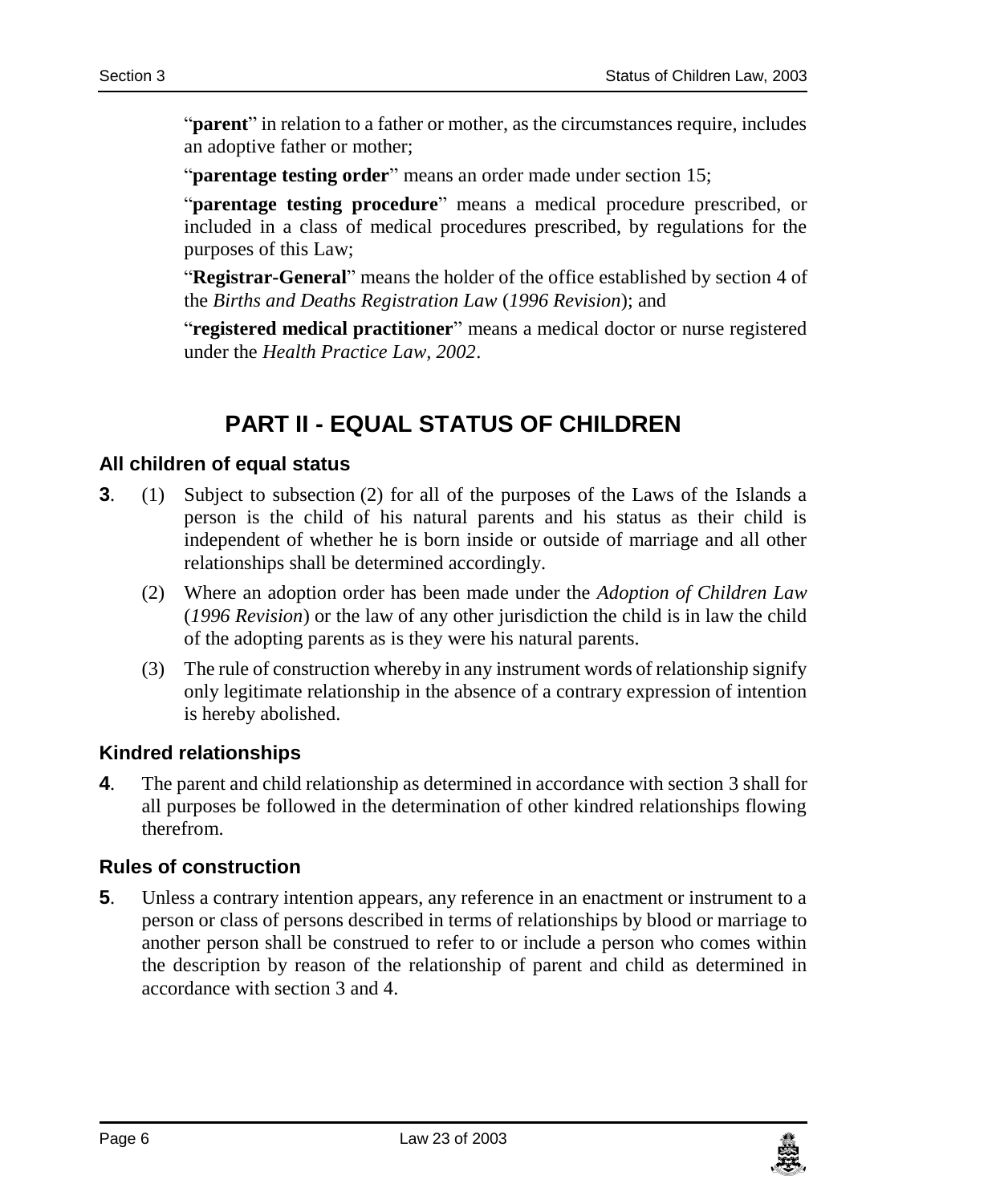# <span id="page-6-0"></span>**6. Application**

<span id="page-6-1"></span>**6**. This Law applies in respect of every person, whether born before or after the commencement of this Law, and whether born in the Islands or not, and whether or not his father or mother has ever been domiciled in the Islands.

# **PART III - ESTABLISHMENT OF PATERNITY**

## <span id="page-6-2"></span>**7. Presumptions of paternity**

- **7**. (1) Unless the contrary is proven on a balance of probabilities, there is a presumption that a male person is, and shall be recognised in law to be, the father of a child in any one of the following circumstances —
	- (a) the person was married to the mother of the child at the time of its birth;
	- (b) the person was married to the mother of the child and that marriage was terminated by death or judgement of nullity within 280 days before the birth of the child, or by divorce where the decree *nisi* was granted within 280 days before the birth of the child;
	- (c) the person marries the mother of the child after the birth of the child and acknowledges that he is the natural father;
	- (d) the person was cohabiting with the mother of the child in a relationship of some permanence at the time of the birth of the child, or the child is born within 280 days after they ceased to cohabit;
	- (e) the person has been adjudged or recognised in his lifetime by a court of competent jurisdiction to be the father of the child;
	- (f) the person has, by affidavit sworn before a justice of the peace or a notary public or by other document duly attested and sealed, together with a declaration by the mother of the child contained in the same instrument confirming that the person is the father of the child, admitted paternity, but such affidavit or other document shall be of no effect unless it has been recorded with the Registrar General;
	- (g) the person has acknowledged in proceedings for registration of the child, in accordance with the law relating to the registration of births, that he is the father of the child;
	- (h) the mother of the child and a person acknowledging that he is the father of the child have signed and executed a deed to this effect in the presence of an attorney-at-law, but such a deed shall be of no effect unless it is notarised and recorded with the Registrar General prior to the death of the person acknowledging himself to be the father;

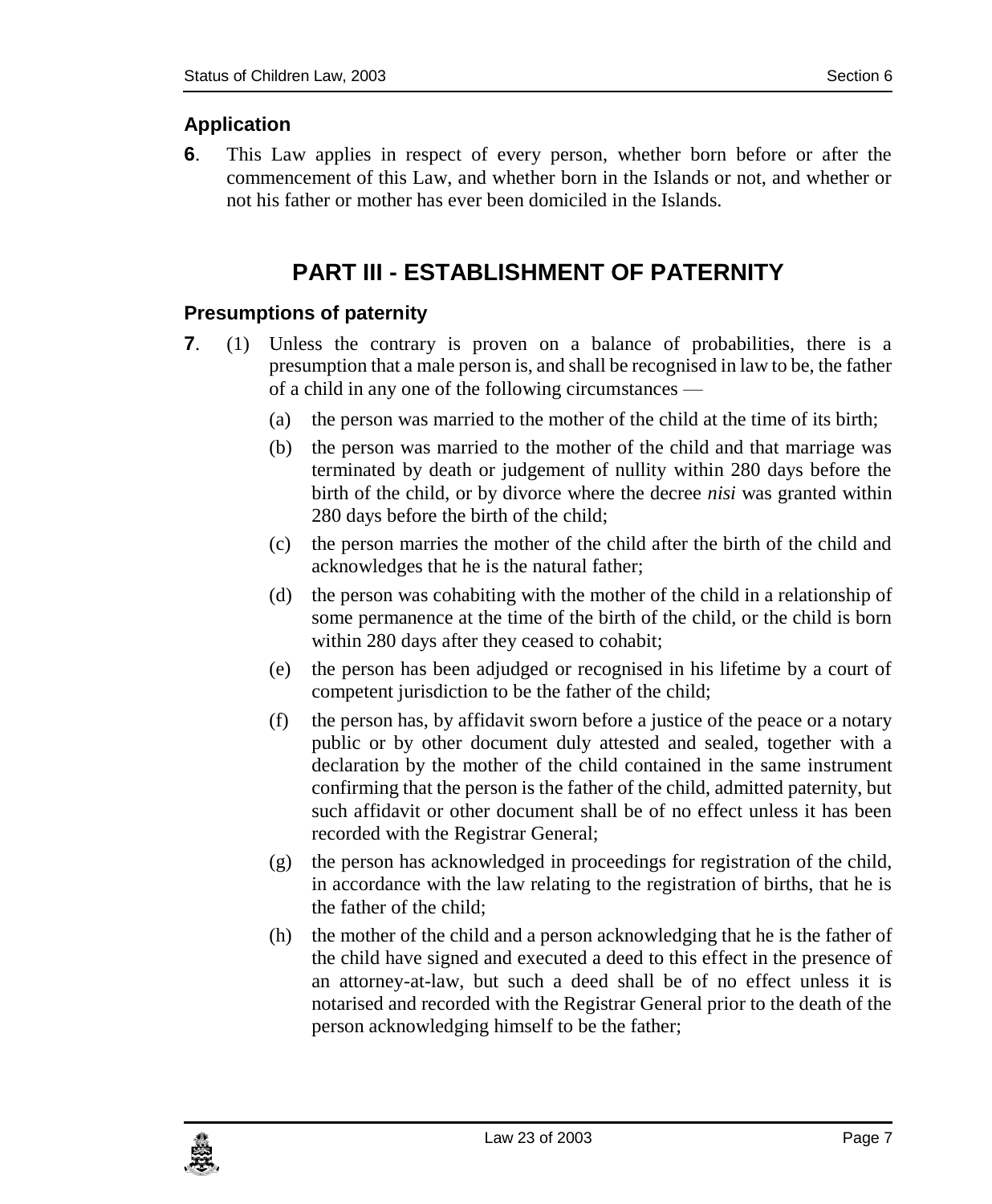- (i) a person who is alleged to be the father of the child has given written consent to that child adopting his name in accordance with the law relating to the change of name; or
- (j) a person who is alleged to be the father of the child has by his conduct implicitly and consistently acknowledged that he is the father of the child.
- (2) Where circumstances exist that give rise to presumptions of paternity in respect of more than one father, no presumption shall be made as to paternity.

#### <span id="page-7-0"></span>**8. Presumption of parentage arising out of the use of fertilisation procedures**

- **8**. (1) Where a married woman has undergone a fertilisation procedure as a result of which she becomes pregnant —
	- (a) her husband is presumed to be the father of any child born as a result of the pregnancy even if he did not provide any or all of the sperm used in the procedure, but only if he consented to the procedure, and
	- (b) the woman is presumed to be the mother of any child born as a result of the pregnancy even if she did not provide the ovum used in the procedure.
	- (2) Where a woman (whether married or unmarried) becomes pregnant by means of a fertilisation procedure using any sperm obtained from a man who is not her husband, that man is presumed not to be the father of any child born as a result of the pregnancy.
	- (3) Where a woman (whether married or unmarried) becomes pregnant by means of a fertilisation procedure using an ovum obtained from another woman, that other woman is presumed not to be the mother of any child born as a result of the pregnancy.
	- (4) Any presumption arising under subsections (1) to (3) is irrebuttable.
	- (5) In any proceedings in which the operation of subsection (1) is relevant, a husband's consent to the carrying out of the fertilisation procedure is presumed.

#### <span id="page-7-1"></span>**9. Determination of paternity in void marriages**

**9**. For the purposes of section 7, where a man and a woman, in good faith, go through a form of marriage that is void, they shall be deemed to be married for the period during which they cohabit, and the presumption referred to in section  $7(1)$  (b) applies accordingly.

## <span id="page-7-2"></span>**10. Application for declaration of paternity**

- **10.** (1) Any person who
	- (a) being a woman, alleges that any person is the father of the child;
	- (b) alleges that the relationship of father and child exists between himself and any other person; or

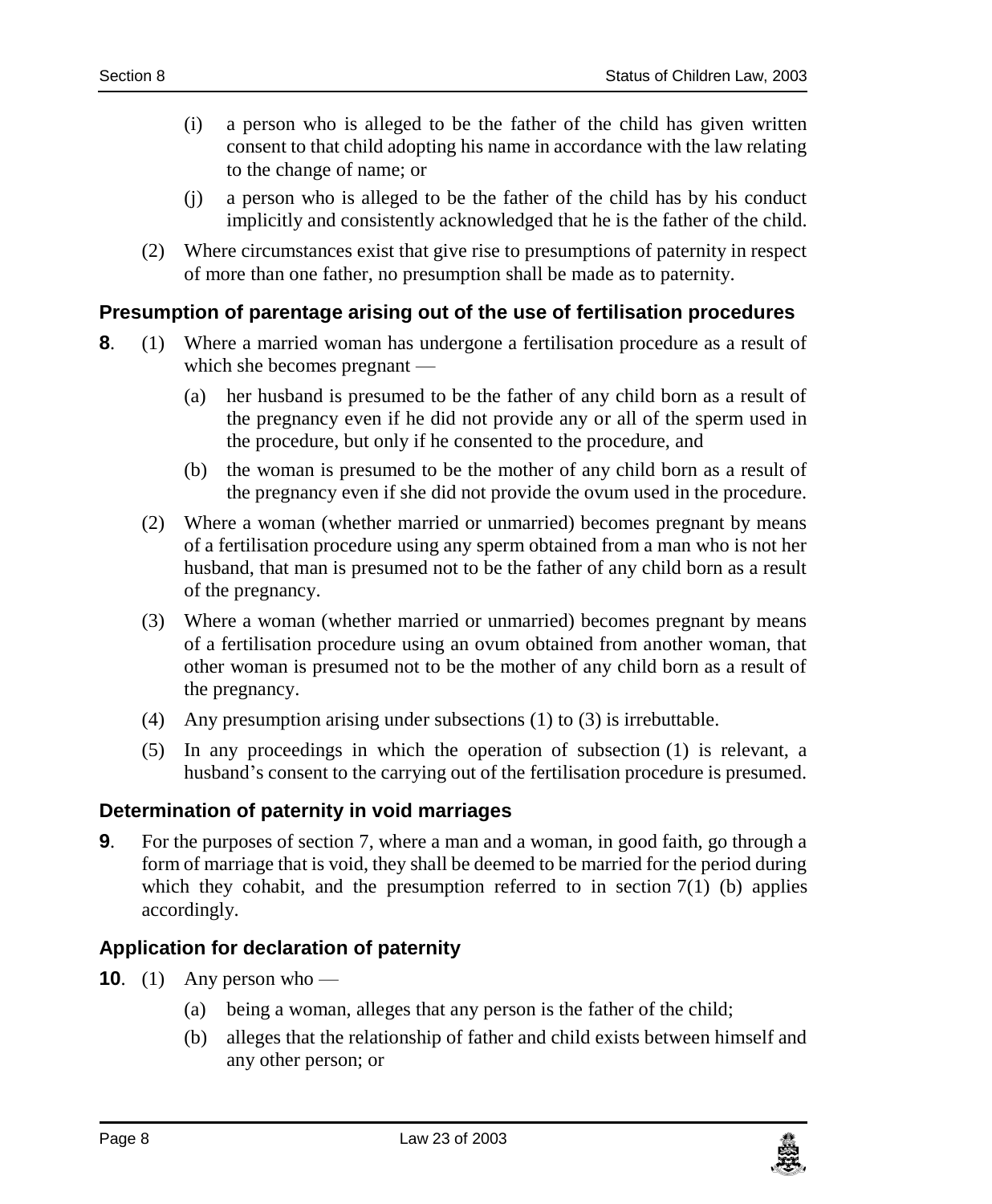(c) being a person having a proper interest in the result, wished to have it determined whether the relationship of father and child exists between two named persons,

may apply in such manner as may be prescribed by rules of court to the court for a declaration of paternity, and if it is proved to the satisfaction of the court that the relationship exists the court may make a declaration of paternity whether or not the father or the child or both of them are living or dead.

(2) Where a declaration of paternity under subsection (1) is made after the death of the father or of the child, the court may at the same or any subsequent time make a declaration determining, for the purposes of section  $7(1)$  (f), whether any of the requirements of that paragraph have been satisfied.

#### <span id="page-8-0"></span>**11. Application for declaration of paternity where no presumption**

- **11**. (1) Where there is no person presumed under section 7 to be the father of a child, any person may apply to the court for a declaration that a male person is his father, or any male person may apply to the court for a declaration that a person is his child.
	- (2) An application may not be made under subsection (1) unless both persons, in respect of whom the relationship is sought to be established, are living.
	- (3) Where the court finds, on a balance of probabilities, that the relationship of father and child has been established, the court may make a declaratory order to that effect, and, subject to sections 13 and 14, that order shall be recognised for all purposes.

#### <span id="page-8-1"></span>**12. Acknowledgement against interest**

**12**. A written acknowledgement of parentage that is admitted in evidence in any civil proceeding against the interest of a person making acknowledgement is *prime facie* proof of that fact.

#### <span id="page-8-2"></span>**13. Effect of new evidence**

**13**. Where a declaration has been made under section 10 or 11 and evidence becomes available that was not available at the previous hearing, the court may upon an application for the variation or discharge of such declaration, vary or discharge that declaration or give such directions as are ancillary thereto.

#### <span id="page-8-3"></span>**14. Appeals**

**14**. An appeal lies from a declaration under section 10 or 11 or a decision under section 13 to the Court of Appeal.

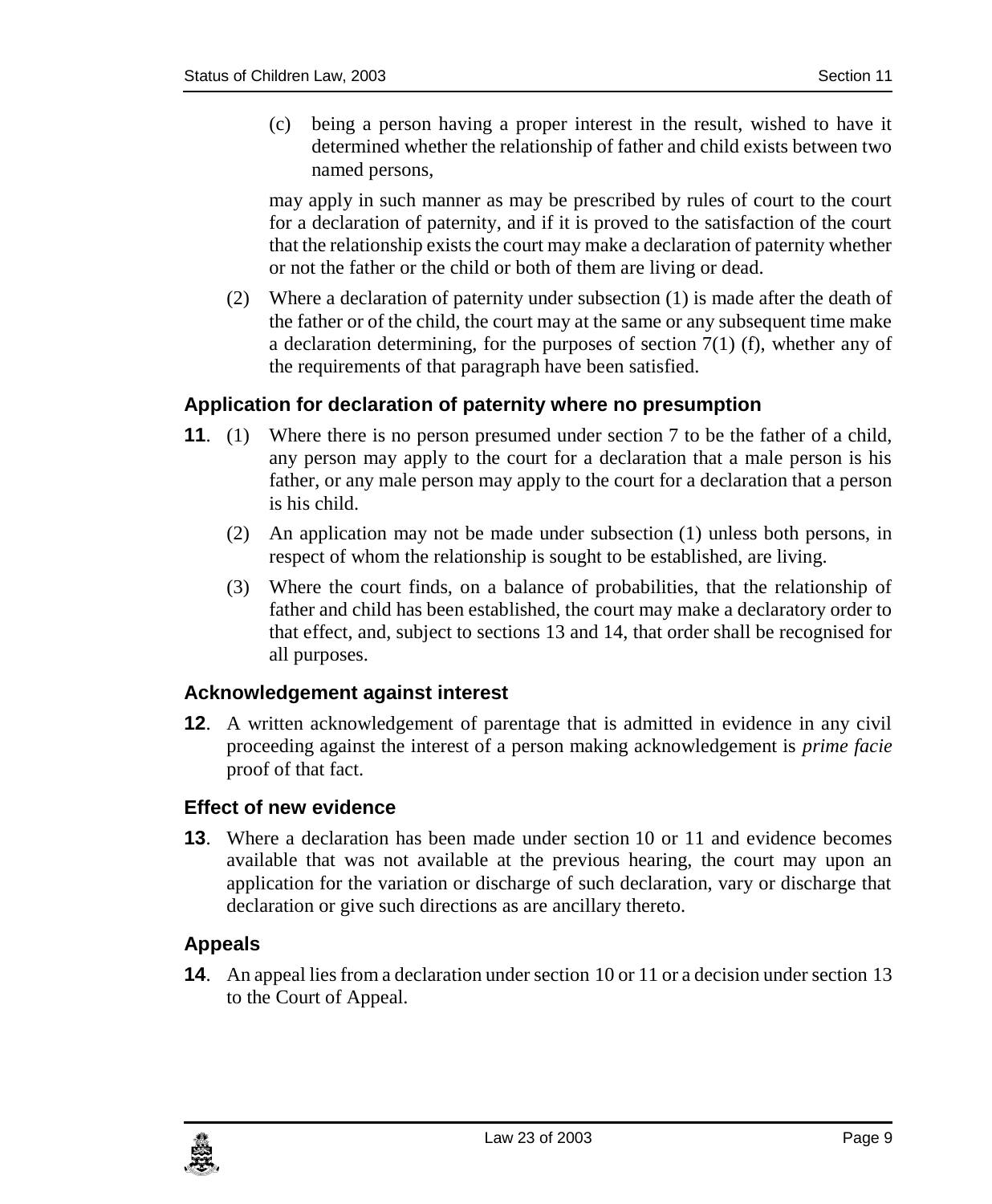#### <span id="page-9-0"></span>**15. Parentage testing orders**

- **15.** (1) In proceedings where the parentage of a child is in issue the court may make a parentage testing order requiring a parentage testing procedure to be carried out on any of the following persons for the purpose of obtaining information to assist in determining the parentage of the child —
	- (a) the child;
	- (b) a person known to be a parent of the child; or
	- (c) any other person, if the court is of the opinion that the information that could be obtained if the parentage testing procedure were to be carried out in relation to the person might assist in determining the parentage of the child.
	- (2) A parentage testing order may be made by the court on the application of a party to the proceedings or of its own motion.
	- (3) A parentage testing order may be made subject to such terms and conditions as the court determines.
	- (4) In deciding whether to make a parentage testing order, the court shall
		- (a) consider and determine any objection made by a party to the proceedings on account of medical, religious or other grounds; and
		- (b) if it determines that an objection is valid, take the objection into account in deciding whether to make the order.
	- (5) Where the court makes an order under this section and a person over the age of 18 named therein refuses to submit to the parentage testing procedure, the person is not liable to a penalty in relation to the refusal to comply with the order but the court may draw such inferences as it thinks appropriate.
	- (6) A person specified in a parentage testing order under this section shall be deemed to have consented —
		- (a) where the person is a minor, but  $-$ 
			- (i) understands the nature and purpose of the blood tests and consents thereto; or
			- (ii) the person having his charge consents; and
		- (b) where the person is without capacity for any reason other than minority, if the person having his charge consents and a registered medical practitioner certifies that the giving of a bodily sample would not be prejudicial to his proper care and treatment.

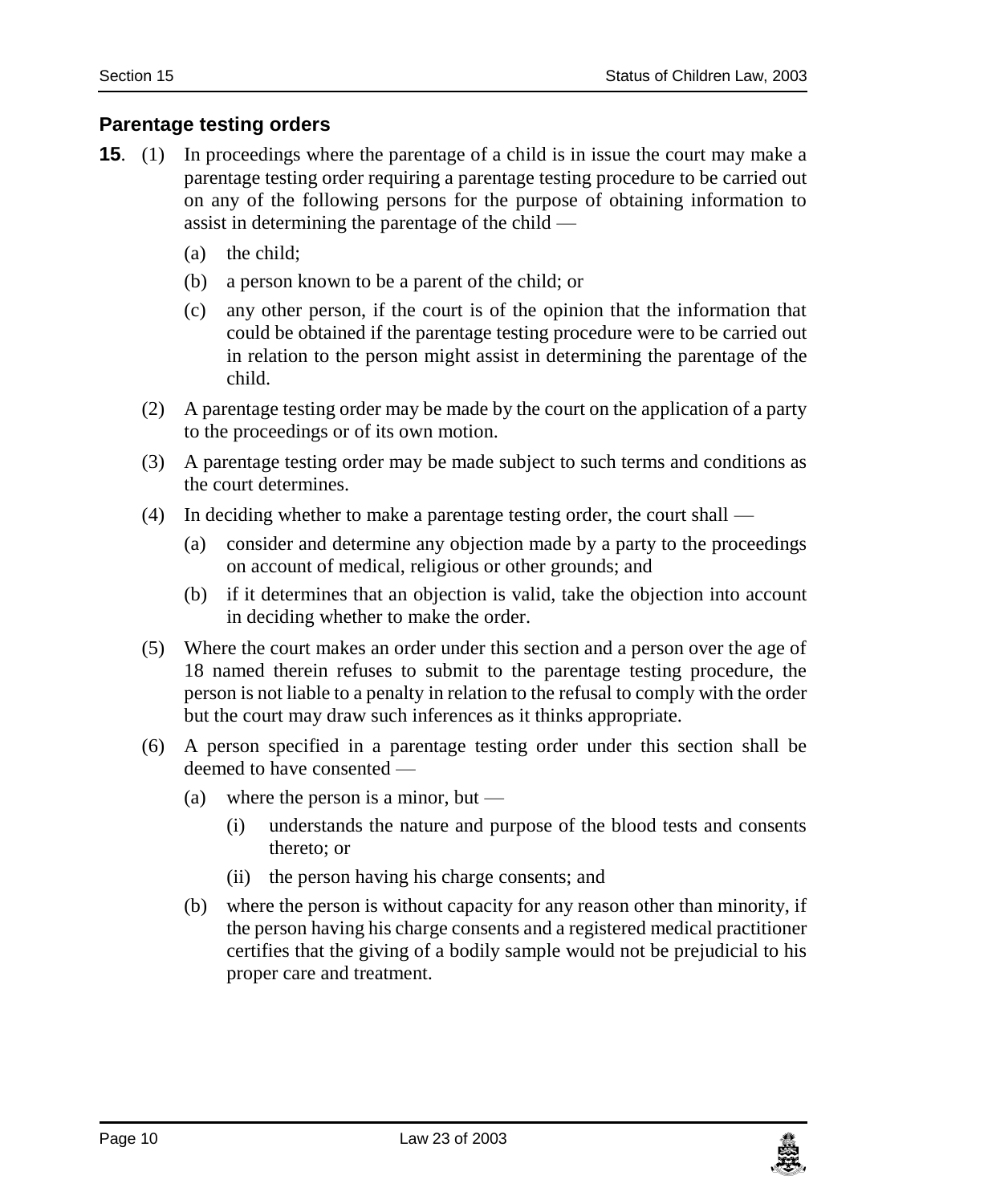#### <span id="page-10-0"></span>**16. Orders associated with parentage testing orders**

- **16.** (1) Where the court makes a parentage testing order it may make such other orders as it considers necessary or desirable —
	- (a) to enable the parentage testing procedure to be carried out; or
	- (b) to make the parentage testing procedure more effective or reliable.
	- (2) The court, pursuant to subsection (1), may make any of the following orders
		- (a) an order requiring a person to submit to a medical procedure;
		- (b) an order requiring a person to provide a bodily sample;
		- (c) an order requiring a person to surrender a bodily sample previously obtained from that person or from another person (regardless of whether that other person is still living) that has been stored or otherwise preserved; or
		- (d) an order requiring a person to furnish information relevant to the person's medical or family history.
	- (3) The court may also make such orders as to costs as it considers just in relation to costs incurred in relation to —
		- (a) the carrying out of the parentage testing procedure or other orders made by the court in relation to the parentage testing procedure, or
		- (b) the preparation of reports in relation to the information obtained as a result of the carrying out of the parentage testing procedure.
	- (4) In deciding whether to make an order under this section, the court shall
		- (a) consider and determine any objection made by a party to the proceedings on account of medical, religious or other grounds, and
		- (b) if it determines that an objection is valid, take the objection into account in deciding whether to make the order.

#### <span id="page-10-1"></span>**17. Parentage tests under the Immigration Law, 2003**

**17.** In any proceedings in which the parentage of a child is an issue the court may take into account any test taken by a relevant party pursuant to the *Immigration Law, 2003* which establishes or rejects paternity of that child.

#### <span id="page-10-2"></span>**18. Rules**

**18.** The Rules Committee of the Grand Court may make rules —

- (a) respecting parentage testing procedures for which an order or orders are given under section 15 and section 16, including without limiting the generality of the foregoing —
	- (i) the method of taking bodily samples and the handling, transportation and storage thereof;

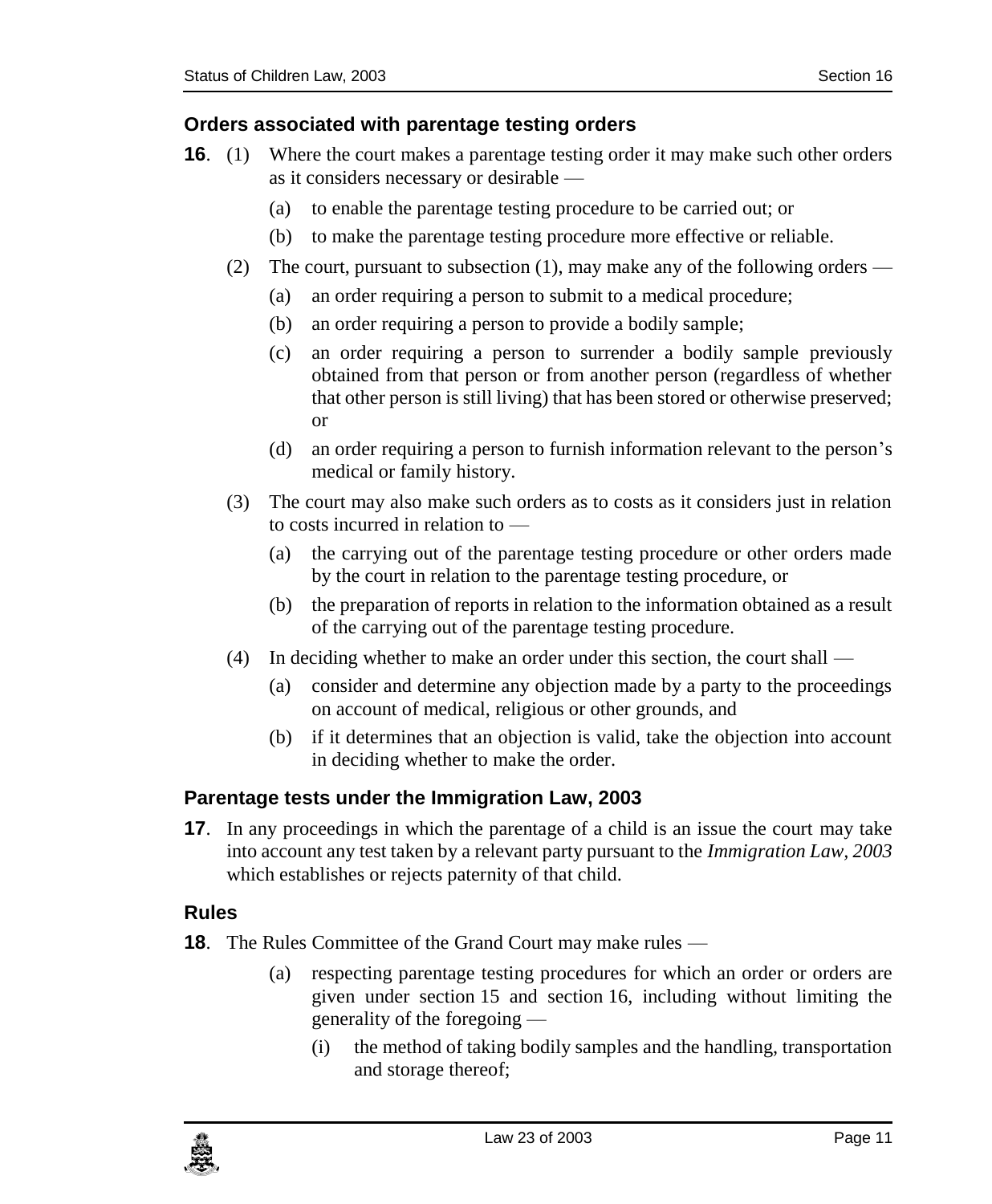- (ii) the conditions under which a bodily sample may be tested;
- (iii) designating the persons who are authorised to conduct parentage testing procedures and the facilities that may be used in connection therewith;
- (iv) the procedure in respect of the admission of reports of parentage testing procedures in evidence;
- (v) the prescribed forms to be used for the purpose of section 15 and section 16; and
- (b) generally to give effect to this Law.

#### <span id="page-11-0"></span>**19. Taking of bodily samples by unqualified persons**

- **19.** (1) A person shall not take any bodily sample purportedly for the purpose of giving effect to a parentage testing order or an order under section 16 unless the person is a qualified person.
	- (2) A person who contravenes subsection (1) commits an offence and is liable on summary conviction to imprisonment for one year and to a fine of \$5,000.
	- (3) For the purposes of this section, "qualified person" means a registered medical practitioner or any other person belonging to a class of persons prescribed by the regulations for the purposes of this section.

# **PART IV - TRANSITIONAL PROVISIONS**

#### <span id="page-11-2"></span><span id="page-11-1"></span>**20. Transitional provisions regarding dispositions**

- **20.** (1) All dispositions made before the commencement of this Law shall be governed by the enactments and rules of law, which would have applied to them if this Law had not been passed.
	- (2) Where any disposition to which subsection (1) applies creates a special power of appointment, nothing in this Law shall extend the class of person in whose favour the appointment may be made, or cause the exercise of the power to be construed so as to include any person who is not a member of that class.
	- (3) The estates of all persons who have died intestate as to the whole or any part thereof before the commencement of this Law shall be distributed in accordance with any enactments and rules of law which would have applied to them as if this Law had not been passed.
	- (4) In this section "disposition" means a disposition of real or personal property whether *inter vivos* or by codicil executed before the commencement of this Law.